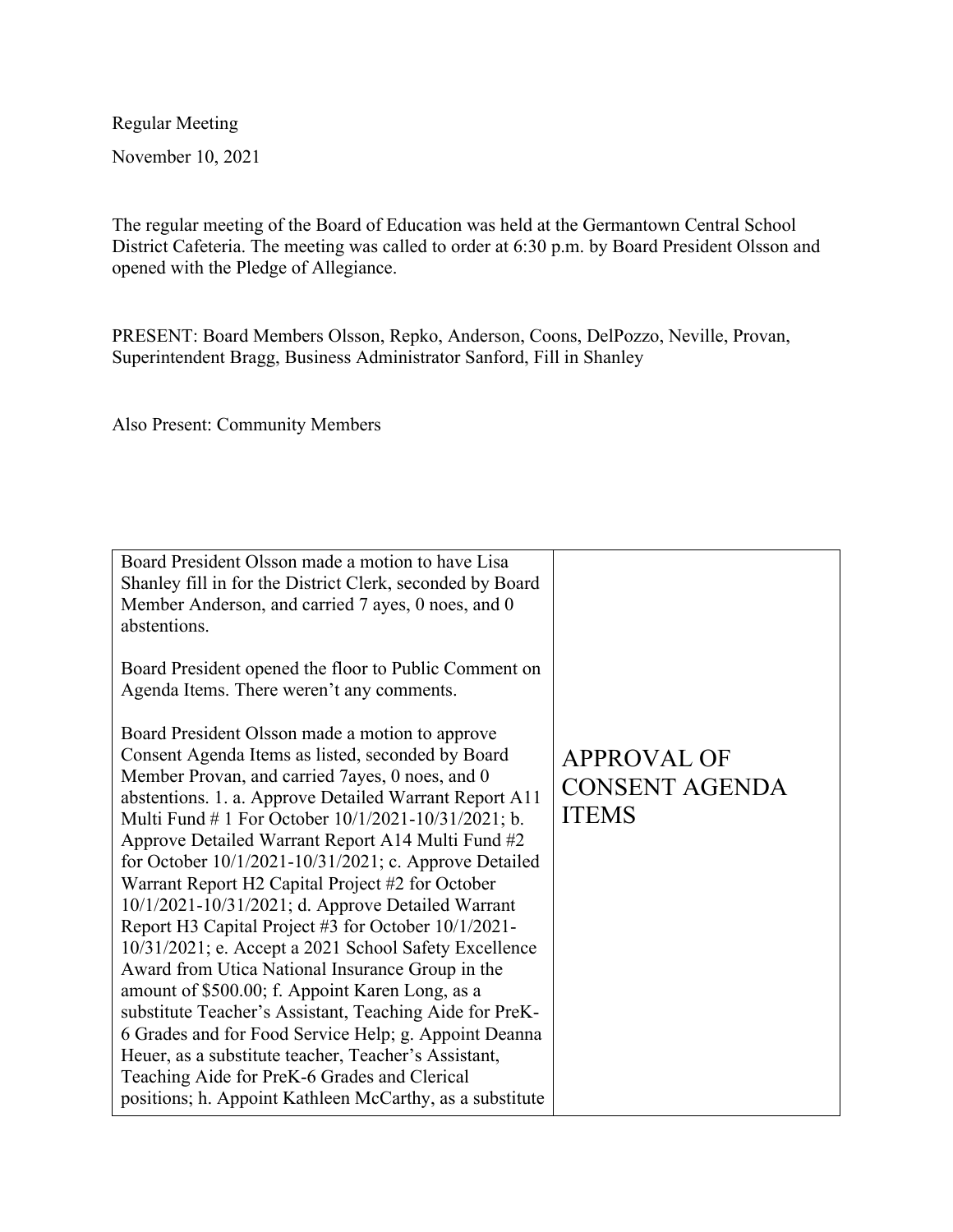Teacher, Teacher's Assistant and Teaching Aide for PreK-12 Grades; i. Appoint Ashley Nicolich, as a substitute Teacher for PreK-12 Grades; j. Appoint Dylan Rideout, Part-time Evening Cleaner; k. Appoint Garrett Montgomery Boys' Modified Basketball Coach, Stipend \$1,948.38; l. Approve Jennifer Tanner, AIS Math Teacher, extension of leave effective January 3, 2022 through the end of the 2021-2022 school year; m. Accept the resignation of Elizabeth Liberti, Secretary to the Superintendent/District Clerk, effective November 15, 2021; n. Approve Kim Sanzo, Teacher's Assistant, Family Medical Leave of Absence effective December 20, 2021; o. Approve Kylie Pudney, Teacher's Assistant, unpaid leave of absence effective January 3, 2022 through May 2, 2022. Board Member Repko made a motion to adopt the following resolution, seconded by Board Member Provan, and carried 7 ayes, 0 noes, 0 abstentions: "Be it Resolved that the Board of Education herby approves the terms of a Supplemental Memorandum of Agreement ("SMOA") between the District and the Germantown Support Association dated November 1, 2021, regarding substitute service by Teaching Assistants. A copy of said SMOA, as presented to the Board at this meeting, shall be incorporated by reference within the minutes of this meeting." Approve School Tax Return Affidavit (paid/unpaid warrants, collectors detail report by owner name, collection summary document and notifications of appointments) Board Member Provan motioned not to adopt the following resolution Seconded by Board Member Repko and carried 2 ayes, 6 noes, and 0 Abstentions. "Be it resolved that the Germantown Central School District, with review of documentation provided, allow students with approved religious exemptions form the Superintendent to participate in High- Risk winter